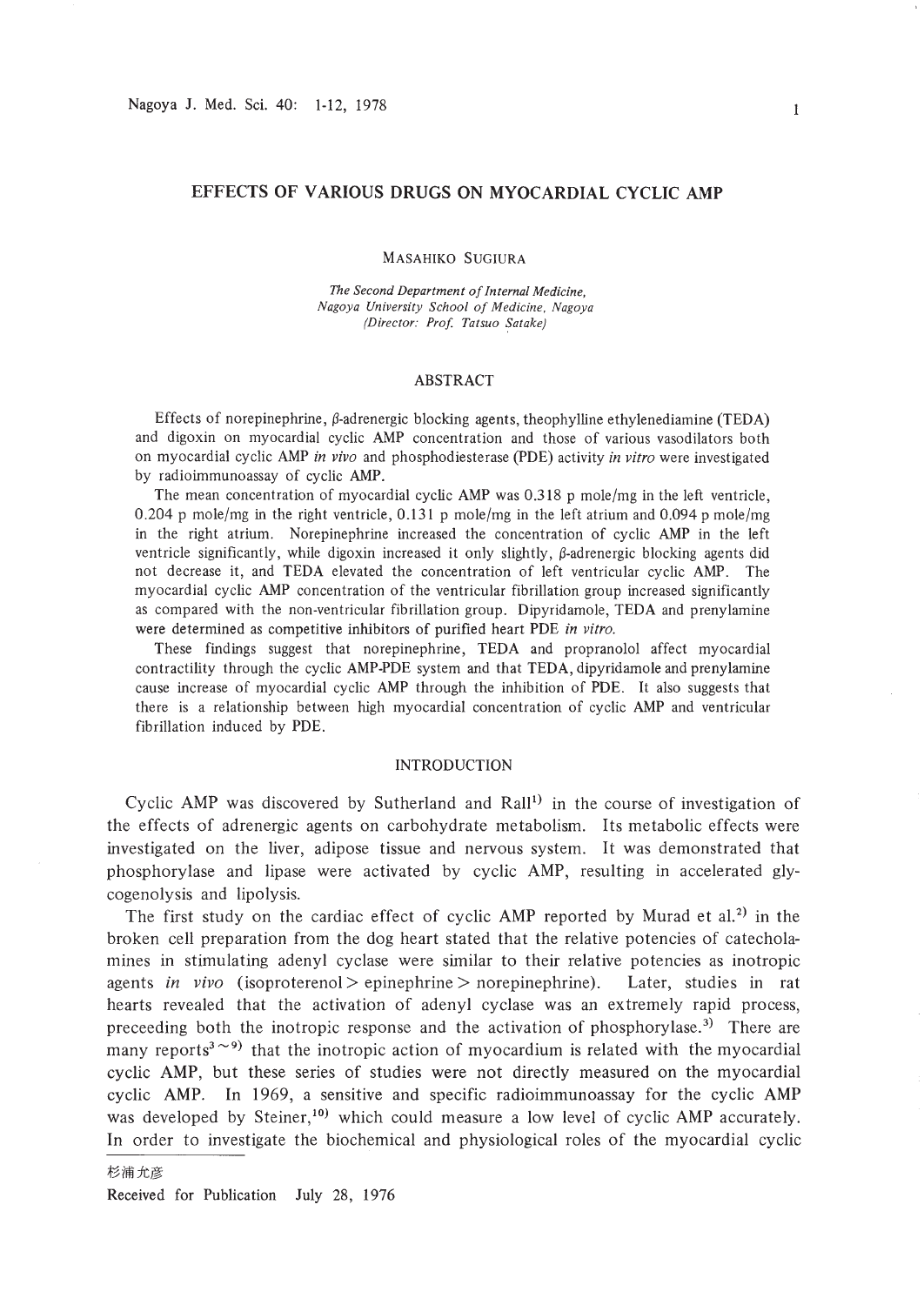2 M. SUGIURA

AMP, the concentration of cyclic AMP with radioimmunoassay in the heart muscles of normal dogs was determined, and the effects of various drugs on the myocardial cyclic AMP, the heart rate, the left ventricular pressure and the max dp/dt were investigated.

Recently, it has been shown that the cyclic AMP and phosphodiesterase were related to the mechanism of smooth muscle relaxation and vasodilatation.<sup>11)</sup> However, there has been no report on how the coronary vasodilators affect the myocardial cyclic AMP. Therefore, we investigated the effects of various coronary vasodilators on myocardial cyclic AMP and their inhibitory effects on phosphodiesterase, using purified phosphodiesterase of the bovine heart.

#### MATERIALS AND METHOD

#### *1. Materials*

Eighty-four normal mongrel dogs, weighing  $7 - 15$  kg, were divided into the following eleven groups, namely, control group, norepinerphrine group, digoxin group, propranolol group, practolol group, pindolol group, theophylline ethylenediamine group, dipyridamole group, prenylamine group, carbochromen group and nitroglycerin group. Dogs were anesthetized with hexobarbital sodium and thoracotomized under artificial respiration. In each experimental group, the individual drug was injected from the right femoral vein. The heart muscles of each chambers were removed with stainless steel tongs, precooled in liquid nitrogen and used for cyclic AMP assay, when the  $dp/dt$  reached the maximum after the injection of 100  $\mu$ g/kg of norepinephrine and of 30 mg/kg theophylline ethylenediamine, thirty minutes after the intravenous administration of  $60 \mu g/kg$  of digoxin and five minutes after the administration of I mg/kg of propranolol, of 2.5 mg/kg of practolol and of 0.1 mg/kg of pindolol, respectively. The left ventricular myocardium was also removed five minutes after the injection of 0.5 mg/kg of dipyridamole, 1.0 mg/kg of prenylamine and 2.0 mg/kg of carbochromen and one minute after the injection of 0.02 mg/kg of nitroglycerin.

Adenosin-H3 (G) 3', 5' - cyclic phosphate, ammonium salt was obtained from New England Nuclear, and Adenosine 3', 5' - cyclic AMP and purified phosphodiesterase (beef heart) from Boehringer Mannheim. Millipore membrane filter  $(H. A.$  poresize  $0.45 \mu$ ) was from Millipore Corporation. Radioactivity was determined with a liquid scintillation counter (Aloka 100).

#### *2. Determination of tissue cyclic AMP*

Cyclic AMP concentration was measured with radioimmunoassay of Steiner<sup>10)</sup> and Okabayashi.<sup>12)</sup> The heart muscle, weighing 200-300 mg, was boiled at  $100^{\circ}$ C for 10 minutes and then homogenized with I ml of 0.05 M sodium acetate buffer (pH 6.2). After centrifugation at 3,000 r.p.m. for 10 minutes, 50  $\mu$ 1 of the supernatant solution, 10  $\mu$ 1 of 0.05 M sodium acetate buffer (pH 6.2), 10  $\mu$ 1 of 0.5% bovine albumine, 10  $\mu$ 1 of 0.2 p mole H<sup>3</sup>-cyclic AMP and  $10 \mu l$  of cyclic AMP antibody (kindly donated by Dr. Okabayashi, Shionogi Research Laboratory) were mixed, and then made to react in ice water for 1 hour. Fifty  $\mu$ I of the reaction product filtrated through a millipore membrane filter placed on a Pyrex microanalysis filter holder and followed with 5 ml of 0.05 M sodium acetate buffer for three times. The millipore membrane filter on which  $H^3$ -cyclic AMP bounded antibody absorbed, was added to 10 ml of Bray's solution containing  $0.5$  ml of  $H<sub>2</sub>O$  in a counting vial and the radioactivities were counted with a liquid scintilla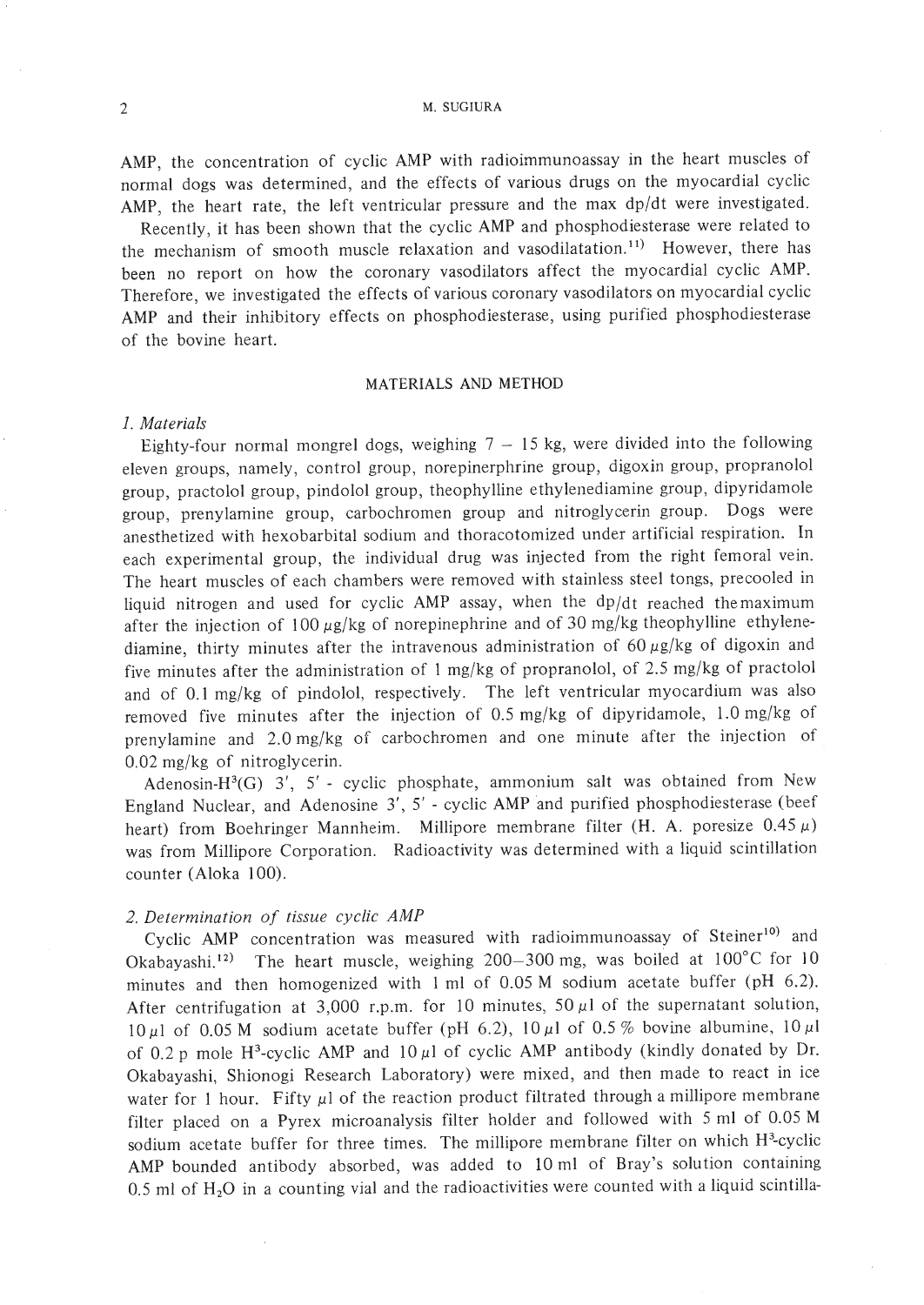tion counter for 5 minutes. Figure I shows the standard radioimmunoassay curve. This curve indicated that the lowest amount of cyclic AMP measurable by this method was 0.5 p mole. In tissues weighing 100-300 mg, the levels of cyclic AMP had a linear correlation with the weight.

#### *3. Determination of phosphodiesterase activity in vitro*

The activity of purified phosphodiesterase (PDE) of the beef heart was measured with a modification<sup>13)</sup> of the method of Krishna et al. The incubation medium contained 0.3 ml of  $4 \times 10^{-2}$  M Tris HCl (pH 7.4), 0.1 ml of  $2 \times 10^{-3}$  M MgCl<sub>2</sub>, 0.1 ml of  $2 \times 10^{-4}$  - 1.5  $\times$  $10^{-3}$ M cyclic AMP, 0.1 ml of  $2 \mu$ g purified PDE (beef heart) and 0.1 ml of  $1 \times 10^{-4}$ M various vasodilators. The reaction was carried out with 0.7 ml reaction mixture at 37°C for 30 minutes and ended by the addition of 1 ml of  $2\%$  ZnSO<sub>4</sub> and 1 ml of 1.8 % Ba(OH)<sub>2</sub>. After centrifugation at 3,000 r.p.m. for 15 minutes, the supernatant solution was diluted from 20 times to 1,500 times with  $H_2O$ , to determine the concentration of cyclic AMP. Cyclic AMP of the diluted solutions was measured by radioimmunoassay. The product of the PDE reaction, 5'-AMP, was calculated from the results obtained by radioimmunoassay of cyclic AMP.

# *4. Method of measurement of the left ventricular pressure and the dp/dt*

Normal mongrel dogs were anesthetized and thoracotomized under artificial respiration. The heart was exposed, and a Cournand catheter was inserted through the left femoral artery into the left ventricular cavity and the changes of the left ventricular pressure and the dp/dt were examined with an electronic manometer (Nihon Koden, MP-3A).

Results were analyzed for statistical significance by Student's "t" test.

### RESULTS

# *1. The level of cyclic AMP in the heart of normal dogs*

Samples of each chambers of the heart were removed from 8 anesthetized dogs. Table 1 shows that the mean concentrations of the cyclic AMP were  $0.318 \pm 0.022$  (S.E.M.) p mole/mg in the left ventricle,  $0.204 \pm 0.024$  p mole/mg in the right ventricle,  $0.131 \pm 1.00$ 0.031 p mole/mg in the left atrium and  $0.094 \pm 0.025$  p mole/mg in the right atrium.

| Heart           | No. of<br>Experiments | Cyclic AMP<br>p mole/mg |
|-----------------|-----------------------|-------------------------|
| Left Ventricle  | 8                     | $0.318 \pm 0.022$       |
| Right Ventricle |                       | $0.204 \pm 0.024$       |
| Left Atrium     |                       | $0.131 \pm 0.031$       |
| Right Atrium    |                       | $0.094 \pm 0.025$       |

|  |  |  |  | Table 1. Cyclic AMP concentration in dog heart |  |  |  |
|--|--|--|--|------------------------------------------------|--|--|--|
|--|--|--|--|------------------------------------------------|--|--|--|

Table 2 shows changes of the heart rate, the left ventricular pressure, the max dp/dt and the level of cyclic AMP of the left and the right ventricles of six normal dogs. I) The effects of norepinephrine

The heart rate increased from  $168.8 \pm 10.9$ /min to  $224.7 \pm 26.8$ /min after the admini-

*<sup>2.</sup> The effects of various drugs on myocardial cyclic AMP and hemodynamics of normal dogs*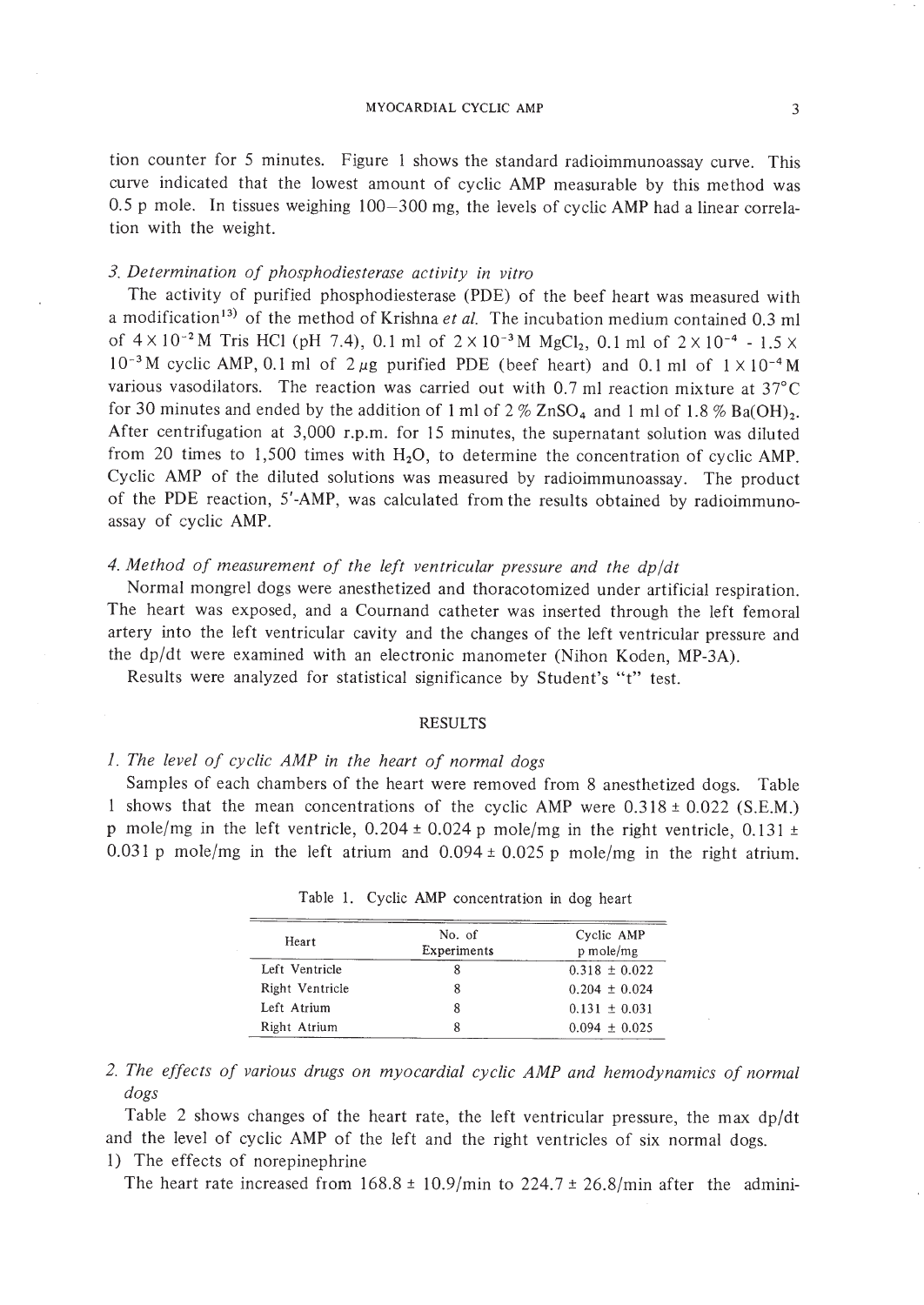|                                             |                                         |                         |                                   |                                                                              |                    |                                                               |                                                 |                                                                                                                                           | Cyclic AMP                                                               |
|---------------------------------------------|-----------------------------------------|-------------------------|-----------------------------------|------------------------------------------------------------------------------|--------------------|---------------------------------------------------------------|-------------------------------------------------|-------------------------------------------------------------------------------------------------------------------------------------------|--------------------------------------------------------------------------|
|                                             | Experiments<br>of.<br>ż                 | before                  |                                   | Heart Rate (beats/min)<br>after                                              | before             | Pressure of L.V. (mmHg)<br>after                              | % change of<br>$\max$ $\mathrm{d}p/\mathrm{d}t$ | p mole/mg<br>$\geq$                                                                                                                       | p mole/mg<br>R.V.                                                        |
| control                                     |                                         |                         |                                   |                                                                              |                    |                                                               |                                                 | $0.315 \pm 0.047$                                                                                                                         | $0.249 \pm 0.024$                                                        |
| norepinephrine<br>(100 µg/kg)               |                                         | $168.8 \pm 10.9$        |                                   | $224.7 \pm 26.8$                                                             | $89.0 \pm 26.8$    | $190.6 \pm 17.7$ **                                           | $240.3 \pm 27.8$ **                             | $0.596 \pm 0.095$ <sup>*</sup>                                                                                                            | $0.379 \pm 0.084$                                                        |
| ${\rm digoxin} \atop (60~\mu{\rm g/kg})$    |                                         | $153.2 \pm$             | 8.5                               | 8.3<br>$166.0 \pm$                                                           | 8.2<br>$90.5 +$    | $5.6***$<br>$125.0 \pm$                                       | $150.1 \pm 23.8$                                | $0.332 \pm 0.067$                                                                                                                         | $0.200 \pm 0.057$                                                        |
| propranolol<br>(1 mgTkg)                    |                                         | $165.3 \pm$             | 5.1                               | $6.4$ <sup>*</sup><br>$140.0 \pm$                                            | 7.4<br>$69.3 \pm$  | 3.9<br>$66.3 \pm$                                             | 9.7<br>$75.5 \pm$                               | $0.231 \pm 0.053$                                                                                                                         | $0.197 \pm 0.038$                                                        |
| Practolol<br>(2.5 mgTkg)                    |                                         | 156.6 ±                 | 5.9                               | 4.8<br>$144.5 \pm$                                                           | 9.2<br>$122.7 \pm$ | 8.0<br>$123.7 \pm$                                            | 2.5<br>$87.1 \pm$                               | $0.226 \pm 0.037$                                                                                                                         | $0.202 \pm 0.032$                                                        |
| $(0.1 \, \text{mg/kg})$<br>pindolol         |                                         | $152.7 \pm 10.7$        |                                   | 6.6<br>$137.0 \pm$                                                           | $120.7 \pm 13.1$   | 8.7<br>$112.2 \pm$                                            | $85.4 \pm 11.4$                                 | $0.230 \pm 0.049$                                                                                                                         | $0.155 \pm 0.020$ <sup>*</sup>                                           |
| Table                                       | $\circ$<br>The<br>$mean \pm s.e.$<br>3. | L.V.<br>R.V.            | right ventricle<br>left ventricle |                                                                              | $*P < 0.05$        |                                                               | ** $P < 0.01$                                   | ffects of theophylline ethylenediamine on hemodynamics and myocardial cyclic AMP concentration                                            |                                                                          |
|                                             |                                         |                         |                                   |                                                                              |                    |                                                               |                                                 | Cyclic AMP                                                                                                                                |                                                                          |
|                                             |                                         | No. of Ex-<br>periments | before                            | Heart Rate (beats/min)<br>after                                              | before             | Pressure of L.V. (mmHg)<br>after                              | % change of<br>max dp/dt                        | p mole/mg<br>ΣY.                                                                                                                          | p mole/mg<br>R.V.                                                        |
| control                                     |                                         | $\circ$                 |                                   |                                                                              |                    |                                                               |                                                 | $0.315 \pm 0.047$                                                                                                                         | $0.249 \pm 0.024$                                                        |
| ethylenediamine<br>30 mgTkg<br>theophylline | $^{+}$<br>occurrence<br>of V.F.         | $\circ$<br>3            | $164.0 \pm 15.3$                  | determination was incapable for ventricular fibrillation<br>$201.1 \pm 17.0$ |                    | $103.2 \pm 8.0$ $114.2 \pm 1.9$ $160.3 \pm 17.8$ <sup>*</sup> |                                                 | $(*)$<br>$0.496 \pm 0.039$ <sup>*</sup><br>$0.835 \pm 0.035$                                                                              | $\sum_{i=1}^{n}$<br>$0.428 \pm 0.027$ <sup>**</sup><br>$0.591 \pm 0.051$ |
|                                             |                                         | mean $\pm$ s.e.         | R.V.<br>LV.<br>F.<br>>            | ventricular fibrillation<br>right ventricle<br>left ventricle                |                    | $*P < 0.05$                                                   | ** $P < 0.01$<br>line ethylenediamine.          | ( $*$ ) t test was made between non-occurrence group and occurrence<br>group of ventricular fibrillation after the injection of theophyl- |                                                                          |

.j:>.

#### :UGIURA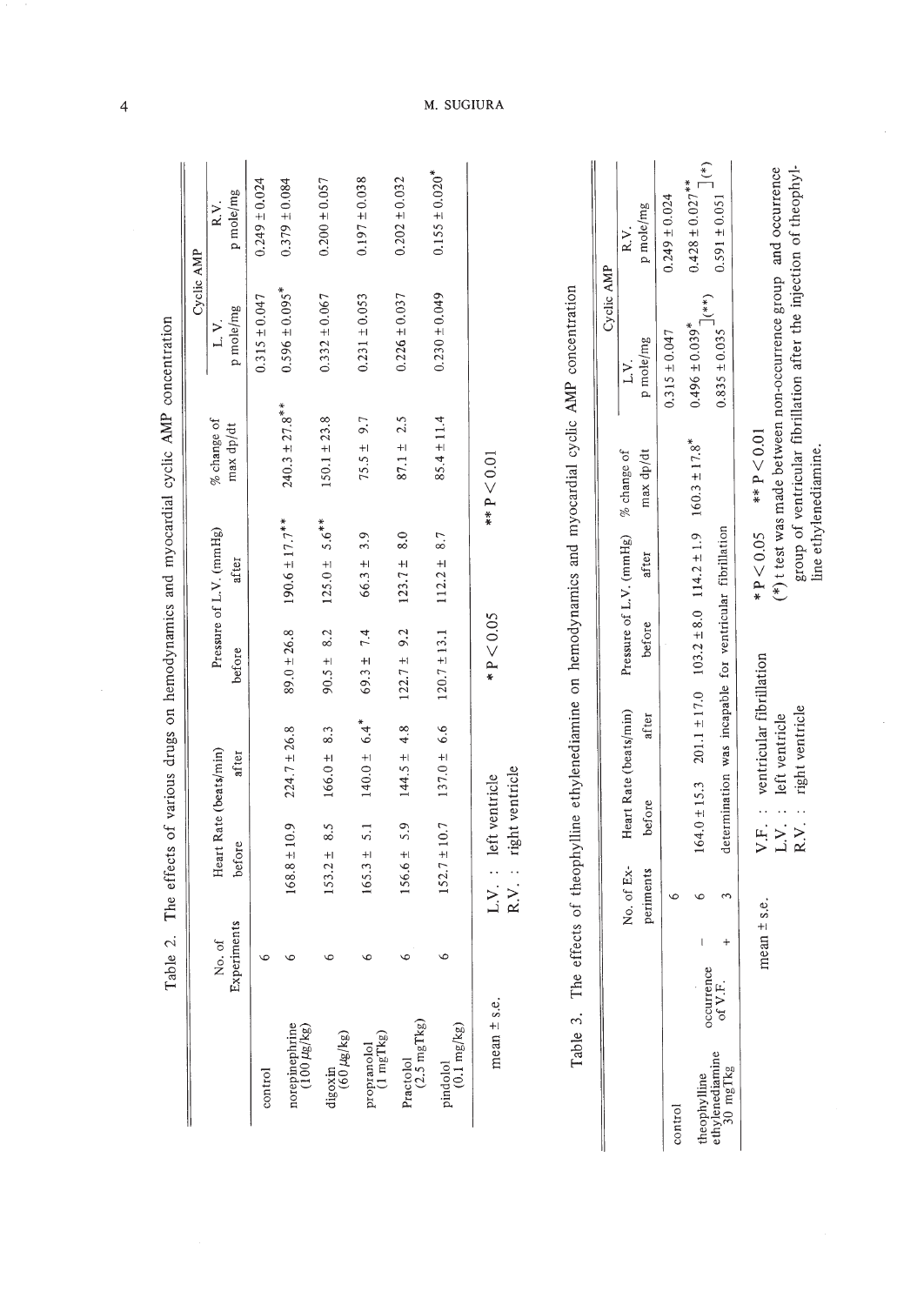stration of norepinephrine, whereas, the left ventricular pressure increased significantly from  $89.0 \pm 16.9$  mmHg to  $190.6 \pm 17.7$  mmHg. The left ventricular max dp/dt was significantly increased by 240.3  $\pm$  27.8 % compared with control group (P < 0.01). The level of cyclic AMP of the heart muscle was measured at the time, when the dp/dt reached the maximum after the intravenous injection of  $100 \mu g/kg$  of norepinephrine. The mean concentration of the left ventricular cyclic AMP was  $0.596 \pm 0.095$  p mole/mg in norepinephrine group and significantly increased as compared with that of control group  $(P < 0.05)$ . However, that of the right ventricle did not significantly increase as compared with control group.

## 2) The effects of digoxin

The heart rate was not significantly changed after the injection of digoxin. The mean pressure of the left ventricle significantly increased after digoxin  $(P < 0.01)$ . The mean max dp/dt increased by  $150.1 \pm 23.8\%$  after the injection, but the difference was not significant. The mean concentrations of cyclic AMP of the left and right ventricles, measured thirty minutes after the intravenous injection of  $60 \mu g/kg$  of digoxin, were  $0.332 \pm 0.067$  p mole/mg and  $0.200 \pm 0.057$  p mole/mg, respectively. There was no significant difference as compared with the control group.

3) The effects of  $\beta$ -adrenergic blocking agents

The mean heart rates after the injection of  $\beta$ -adrenergic blocking agents decreased, however, the decrease of propranolol group was statistically significant ( $P < 0.05$ ). The left ventricular pressure in all three groups did not show a significant change. The mean max dp/dt decreased by 75.5  $\pm$  9.7% in the propranolol group, by 87.1  $\pm$  2.5% in the practolol group and by  $85.4 \pm 11.4 \%$  in the pindolol group, as compared with the control group. The mean cyclic AMP concentrations of the left ventricle decreased from  $0.315 \pm$ 0.047 p mole/mg in the control group to  $0.231 \pm 0.053$  p mole/mg in the propranolol group, to  $0.226 \pm 0.037$  p mole/mg in the practolol group and to  $0.230 \pm 0.049$  p mole/mg in the pindolol group, but these were not statistically significant. The mean cyclic AMP concentrations of the right ventricle of the three groups decreased, but the decrease from 0.249  $\pm$  0.024 p mole/mg to 0.155  $\pm$  0.020 p mole/mg in the pindolol group was significant  $(P < 0.05)$ .

### *3. The effects of various vasodilators on the myocardial cyclic AMP*

The hemodynamics of theophylline ethylenediamine were investigated.

1) The effects of theophylline ethylenediamine.

Table 3 shows the effects of theophylline ethylenediamine on the hemodynamics and concentration of cyclic AMP of the heart. Ventricular fibrillation was spontaneously induced in three dogs soon after the injection of theophylline ethylenediamine (ventricular fibrillation group), but six other dogs produced no arrhythmia (non-ventricular fibrillation group).

#### i) Non-ventricular fibrillation group

The mean heart rate of  $164.0 \pm 15.3$ /min before injection increased to  $202.1 \pm 17.0$ / min after injection, but was not significant. The mean max  $dp/dt$  significantly increased by  $160.3 \pm 17.8\%$  (P < 0.05). When the dp/dt reached a maximum after the injection of 30 mg/kg of theophylline ethylenediamine, the mean cyclic AMP concentration of the left ventricle became  $0.496 \pm 0.039$  p mole/mg in the theophylline ethylenediamine group and was significantly increased as compared with the control group ( $P < 0.05$ ). The cyclic AMP concentration of the right ventricule was significantly increased  $(P < 0.01)$ .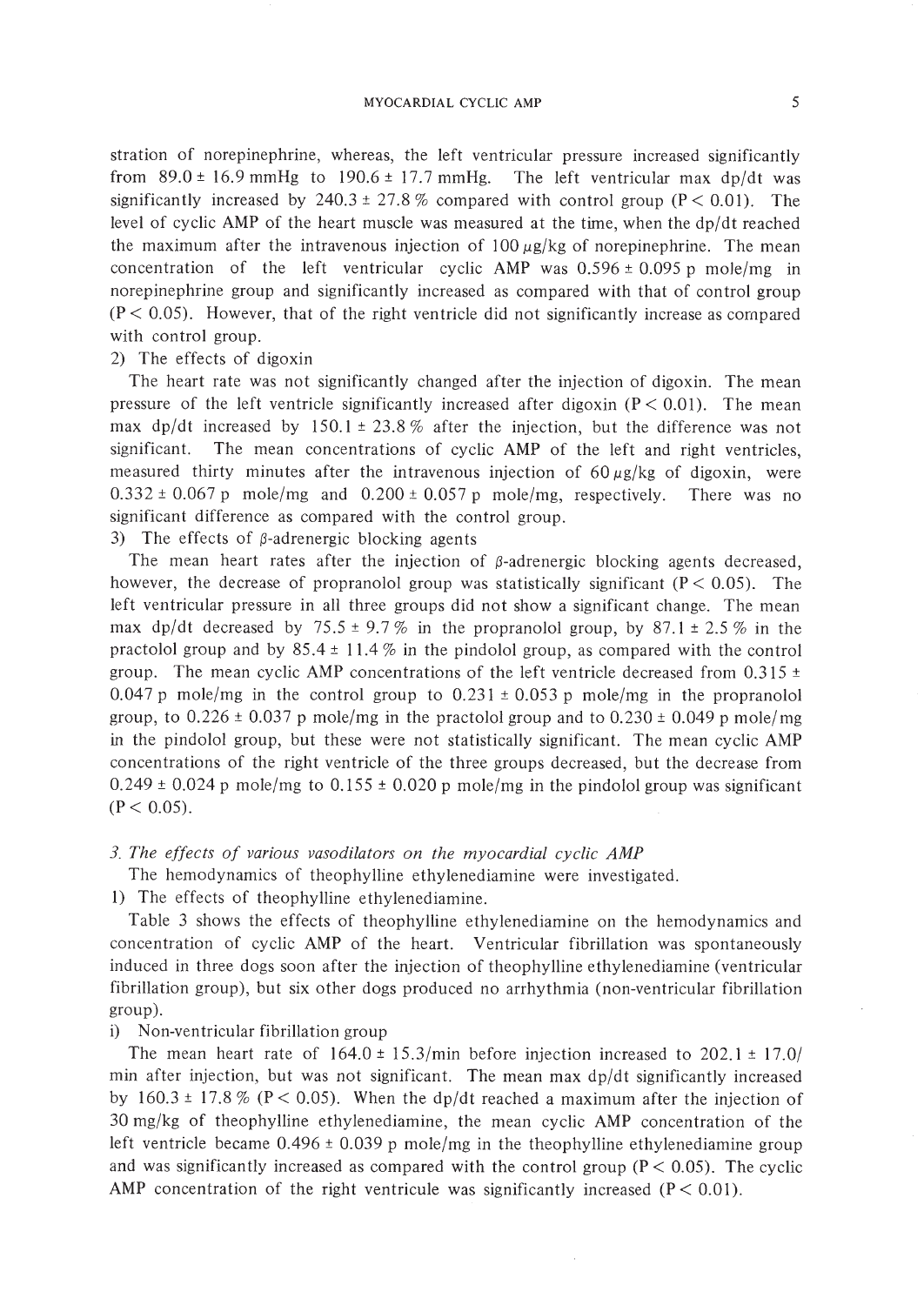### (ij) Ventricular fibrillation group

The mean cyclic AMP concentration of the left ventricle of the ventricular fibrillation group was  $0.835 \pm 0.035$  p mole/mg. This was a most significant increase of cyclic AMP as compared with the non-ventricular fibrillation group of  $0.496 \pm 0.039$  p mole/mg  $(P < 0.01)$ . The mean right ventricular cyclic AMP concentration of the ventricular fibrillation group also significantly increased when compared with that of the nonventricular fibrillation group ( $P < 0.05$ ).

2) The effects of other vasodilators

Table 4 shows the effects of various coronary vasodilators on myocardial cyclic AMP. The mean cyclic AMP concentration of the left ventricle increased after the injection of dipyridamole, prenylamine, carbochromen and nitroglycerin as compared with the control group.

|  |  |  |  |  |  | Table 4. The effects of various coronary vasodilators on myocardial cyclic AMP |  |  |  |  |  |
|--|--|--|--|--|--|--------------------------------------------------------------------------------|--|--|--|--|--|
|--|--|--|--|--|--|--------------------------------------------------------------------------------|--|--|--|--|--|

|               | Dose                      | No. of<br>Experiments | Cyclic AMP concentration<br>of left ventricle p mole/mg |
|---------------|---------------------------|-----------------------|---------------------------------------------------------|
| control       |                           | 6                     | $0.214 \pm 0.018$                                       |
| dipyridamole  | $0.5$ mg/kg               | 6                     | $0.378 \pm 0.118$                                       |
| prenylamine   | mg/kg<br>1.0 <sub>1</sub> | 6                     | $0.452 \pm 0.100$                                       |
| carbochromen  | mg/kg<br>2.0              | 6                     | $0.340 \pm 0.057$                                       |
| nitroglycerin | $0.02$ mg/kg              |                       | $0.469 \pm 0.098$                                       |

mean  $\pm$  s.e.



Fig. 1. Standard immunoassay curve for cyclic AMP.

*4. Correlation between the left ventricular cyclic AMP concentration and the max dp/dt* Figure 2(A) shows that there was a statistically significant correlation between the left ventricular cyclic AMP concentration and the max dp/dt after the injection of  $100 \mu g/kg$ of norepinephrine, I mg/kg of propranolol and 30 mg/kg of theophylline ethylenediamine  $(r = 0.656 \text{ P} < 0.005)$ , but if the cyclic AMP concentration of the digoxin group (Figure B) was added to Figure A, there was seen no correlation between the cyclic AMP concentration and the max dp/dt ( $r = 0.320$  P < 0.2). Figure 2(B) shows that there was no correlation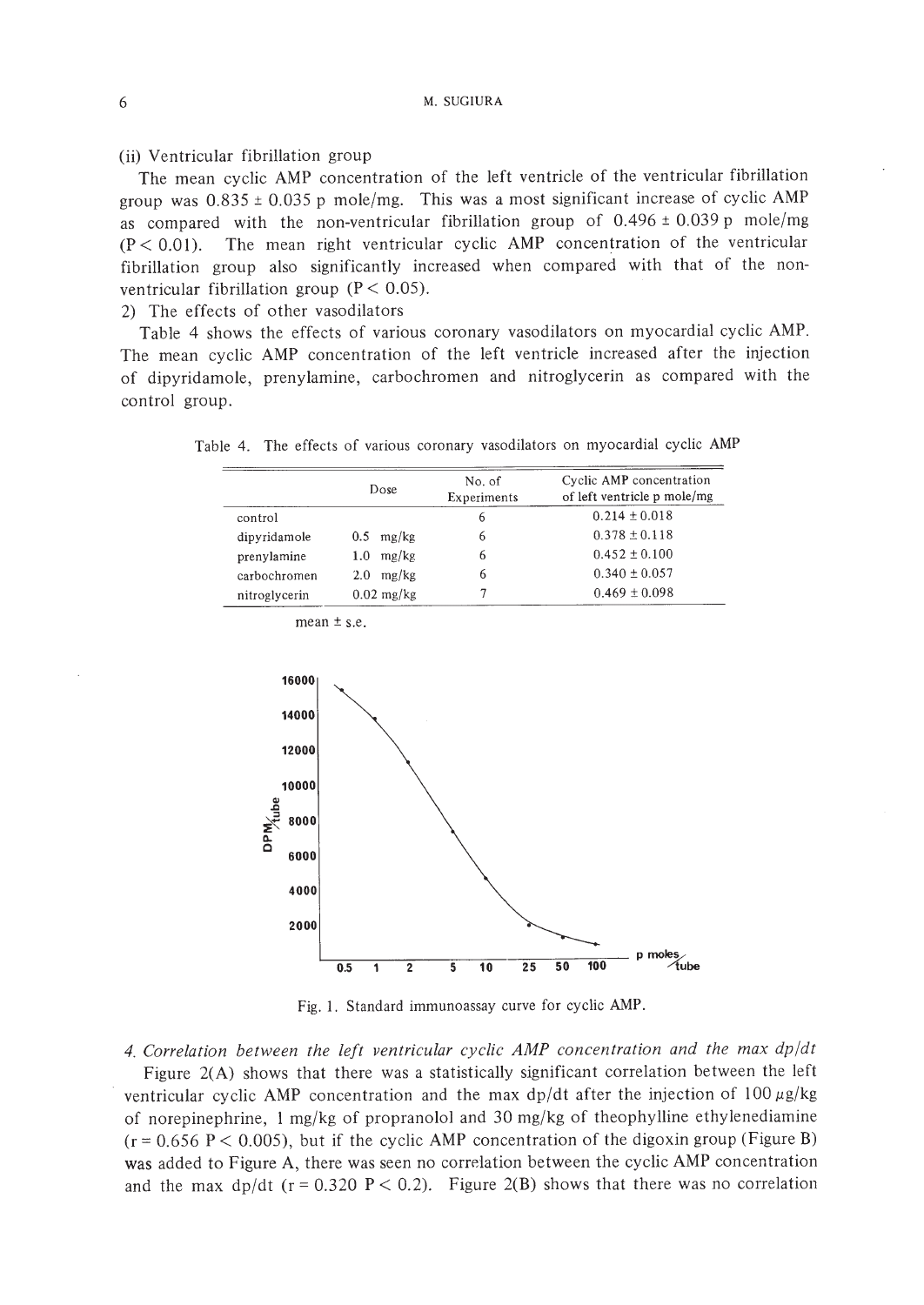between the left ventricular cyclic AMP concentration and the max dp/dt after the injection of 60  $\mu$ g/kg of digoxin (r = -0.223).



Fig. 2. Correlation between left ventricular cyclic AMP concentration and max dp/dt after the injection of norepinephrine, propranolol and theophylline ethylenediamine (Fig.2A) and digoxin (Fig. 2B).

### *5. The effects of various vasodilators on phosphodiesterase (PDE) activity in vitro*

Figure 3 shows the Lineweaver and Burk plots in the presence and the absence of various vasodilators as PDE inhibitor. In the panel, vertical line indicates the plots of the reciprocal of the reaction velocity, and horizon tal line shows the plots of that of the molar concentration of substrates. These plots yielded identical V max in the dipyridamole, theophylline ethylenediamine, prenylamine, carbochromen, nitroglycerin and control (noninhibitor) groups, and were  $4.3 \times 10^{-5}$  M/min. These plots showed that Km was 1.17 X  $10^{-3}$  M in the non-inhibitor, that Kp was  $2.50 \times 10^{-3}$  M in the dipyridamole,  $1.69 \times 10^{-3}$  M in the theophylline ethylenediamine,  $1.43 \times 10^{-3}$  M in the prenylamine, and  $1.33 \times 10^{-3}$  M in carbochromen and nitroglycerin.

Table 5 shows that inhibitions of PDE activity by dipyridamole, theophylline ethylenediamine, prenylamine, carbochromen, nitroglycerin in  $6 \times 10^{-4}$ M of cyclic AMP were 44.1, 32.5, 13.3, 12.0 and 9.8 % respectively, and the inhibitor constants (Ki-value) of dipyridamole, theophylline ethylenediamine, prenylamine, carbochromen and nitroglycerin were 87, 227, 455, 714 and  $714 \times \mu M$  respectively.

#### DISCUSSION

There have been many reports on the cyclic AMP concentrations of normal animals which indicated that these differ with the animals used and the methods of measurement of cyclic AMP. A sensitive and specific radioimmunoassay for cyclic AMP has been developed which enables the measurement of nucleotide in extracts of small quantity of tissue. Radioimmunoassay is relatively easy and sufficiently specific for cyclic AMP and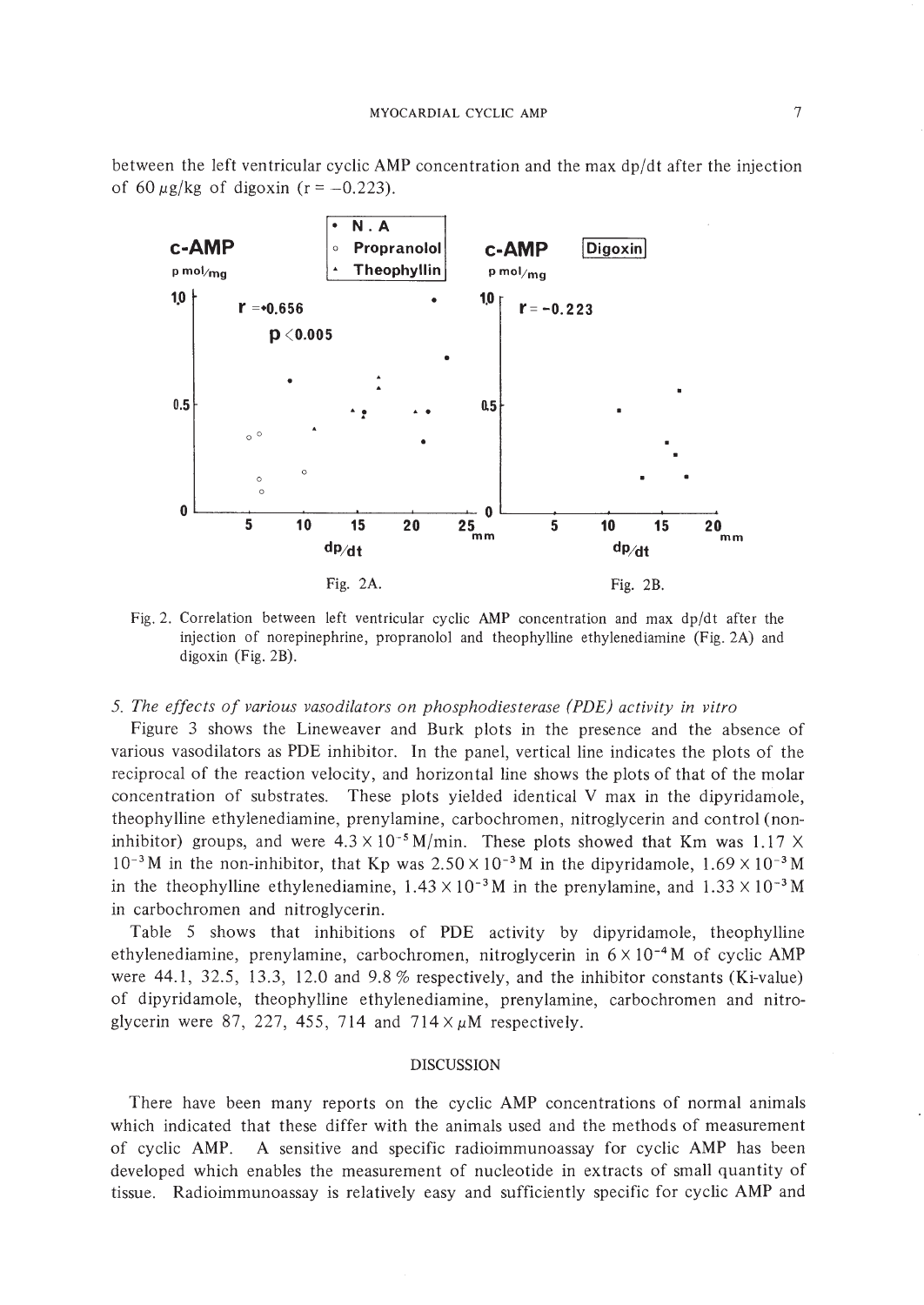

Fig. 3. Inhibition of phosphodiesterase activity. Plots of reciprocal of initial velocity (V) vs. reciprocal of molar concentration of cyclic AMP in the presence and absence of dipyridamole, theophylline ethylenediamine, prenylamine, carbochromen and nitroglycerin.

Table 5. The effects of various coronary vasodilators on myocardial phosphodiesterase activity

|               | Molar<br>Concentration  | No. of<br>Experiments | % Inhibition<br>at $6 \times 10^{-4}$ mole | Ki Value<br>$(\mu M)$ |
|---------------|-------------------------|-----------------------|--------------------------------------------|-----------------------|
| dipyridamole  | $1 \times 10^{-4}$ mole |                       | 44.1%                                      | 87                    |
| theophylline  | $1 \times 10^{-4}$ mole | 4                     | 32.5%                                      | 227                   |
| prenylamine   | $1 \times 10^{-4}$ mole |                       | 13.3%                                      | 455                   |
| carbochromen  | $1 \times 10^{-4}$ mole | 4                     | 12.0%                                      | 714                   |
| nitroglycerin | $1 \times 10^{-4}$ mole |                       | 9.8%                                       | 714                   |

Ki values were determined from Lineweaver·Burk plots

i concentration of inhibitor

Km : the Michaelis constant  $Kp$ : apparent value of  $Km$ 

$$
Ki = \frac{i}{\frac{Kp}{Km} - 1}
$$

eliminates the need for prior chromatographic separation of the cyclic nucleotide from other tissue nucleotides. In the present study, the concentration of cyclic AMP in heart muscles and the effects of various drugs on myocardial cyclic AMP levels were measured by this radioimmunoassay.

It has been reported that the catecholamine concentration is highest in the right atrium, next in the left atrium, the right ventricle and lowest in the left ventricle.<sup>14</sup>,15) It was reported by Kuo<sup>16)</sup> that the ventricle was richer in cyclic AMP than the atrium. These experiments indicated the distribution of the cyclic AMP levels of the heart to be the highest in the left ventricle, followed by those in the right ventricle, the left atrium and lowest in the right atrium. It is interesting that there is a negative correlation between the concentration of cyclic AMP and catecholamine, but a positive correlation to exist between the inotropic action of the heart muslce and the concentration of cyclic AMP.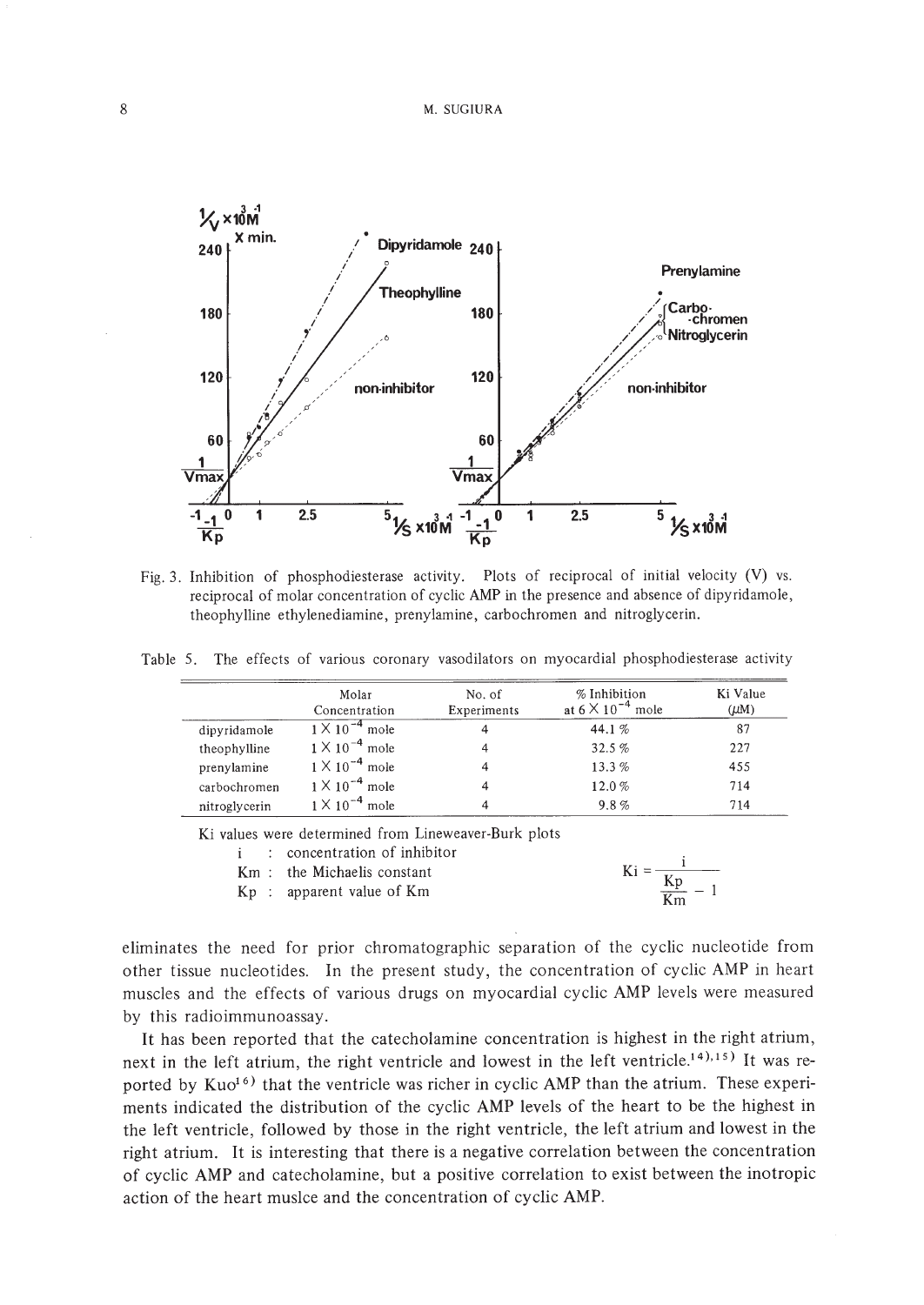There is considerable evidence to suggest that the positive inotropic effect of catecholamines is mediated by cyclic  $\text{AMP.}^{3\sim 9)}$  After the administration of catecholamines, the myocardial cyclic AMP concentrations rises before or at least simultaneously with the positive inotropic response.<sup>3),6),17)</sup> Effects on phosphorylase transformation and glycogenolysis occur after the changes in contractility are evident.<sup>18),19)</sup> Catecholamine agonists exhibit the same order of potency in stimulating adenyl cyclase *in vitro* and increasing contractility of the intact heart.<sup>20)</sup> Phosphodiesterase inhibition appears to potentiate the positive inotropic effects of catecholamines.<sup>21)</sup>

In these experiments, after the injection of norepinephrine, the cyclic AMP concentration of the left ventricle increased with the enhancement of the left ventricular pressure and the  $dp/dt$ , and suggested that the cyclic AMP increased by activated adenyl cyclase mediated by  $\beta$ -adrenergic receptor of norepinephrine and enhanced the left ventricular pressure and the dp/dt.

From the studies of  $\beta$ -adrenergic blocking agents, it was initially shown by Murad<sup>2)</sup> *et al.* that the effect of epinephrine on cyclic AMP in the liver preparation of dog could be competitively antagonized by DCI. Subsequently by Robison,<sup>3)</sup> Levey<sup>22)</sup> and Drummond,<sup>23)</sup> it was shown that the order of potency of the blocking agents seemed to be the same in both preventing the formation of cyclic AMP and in opposing the inotropic response. Recently it was reported by Mayer<sup>24)</sup> in isolated perfused rat hearts that DCI and pronethalol abolished the epinephrine-induced increase in cyclic AMP concentration, but these  $\beta$ blocking agents did not decrease the cyclic AMP concentration so much.

In the present study with whole animals, it was shown that the myocardial cyclic AMP concentration of the left ventricle was not so much decreased by propranolol, practolol and pindolol, and only the right ventricular cyclic AMP decreased significantly by pindolol. It suggested that the  $\beta$ -blocking agent itself did not decrease the myocardial cyclic AMP concentration significantly. On comparing these  $\beta$ -adrenergic blocking agents, there was seen a same tendency as to the left ventricular pressure, the max  $dp/dt$  and the left ventricular cyclic AMP concentration, but no significant difference was seen between these drugs.

The evidence was first presented by Butcher and Sutherland<sup>25)</sup> that methylxanthine had an ability of inhibiting phosphodiesterase (PDE) from the heart muscle, and by Rail and West<sup>26</sup> that it was capable of enhancing the positive inotropic response to catecholamine. The ability of theophylline to increase the cyclic AMP levels in the particulate cardiac preparation was well recognized and led to its use in the adenyl cyclase assay system by Krishna.<sup>21</sup> However, there is no report concerning the effect of theophylline on the cyclic AMP levels in intact myocardial tissue. In the present study with whole animals, the left ventricular cyclic AMP levels and the max  $dp/dt$  increased after the injection of theophylline ethylenediamine. It was interesting that the ventricular fibrillations were induced soon after the injection of theophylline ethylenediamine, and the myocardial cyclic AMP concentration of the ventricular fibrillation group became significantly higher than that of the non-fibrillation group. Based on the above findings, the treatment of acute myocardial infarction with theophylline ethylenediamine should be made with caution.

As illustrated in Figure 2, there was a positive correlation between the max  $dp/dt$  and the left ventricular cyclic AMP after the injection of norepinephrine, theophylline ethylenediamine and propranolol. On the other hand, when the results of digoxin were added, there was seen no correlation between the max dp/dt and the left ventricular cyclic AMP. It may be suggested that from these findings that the alteration of myocardial contractility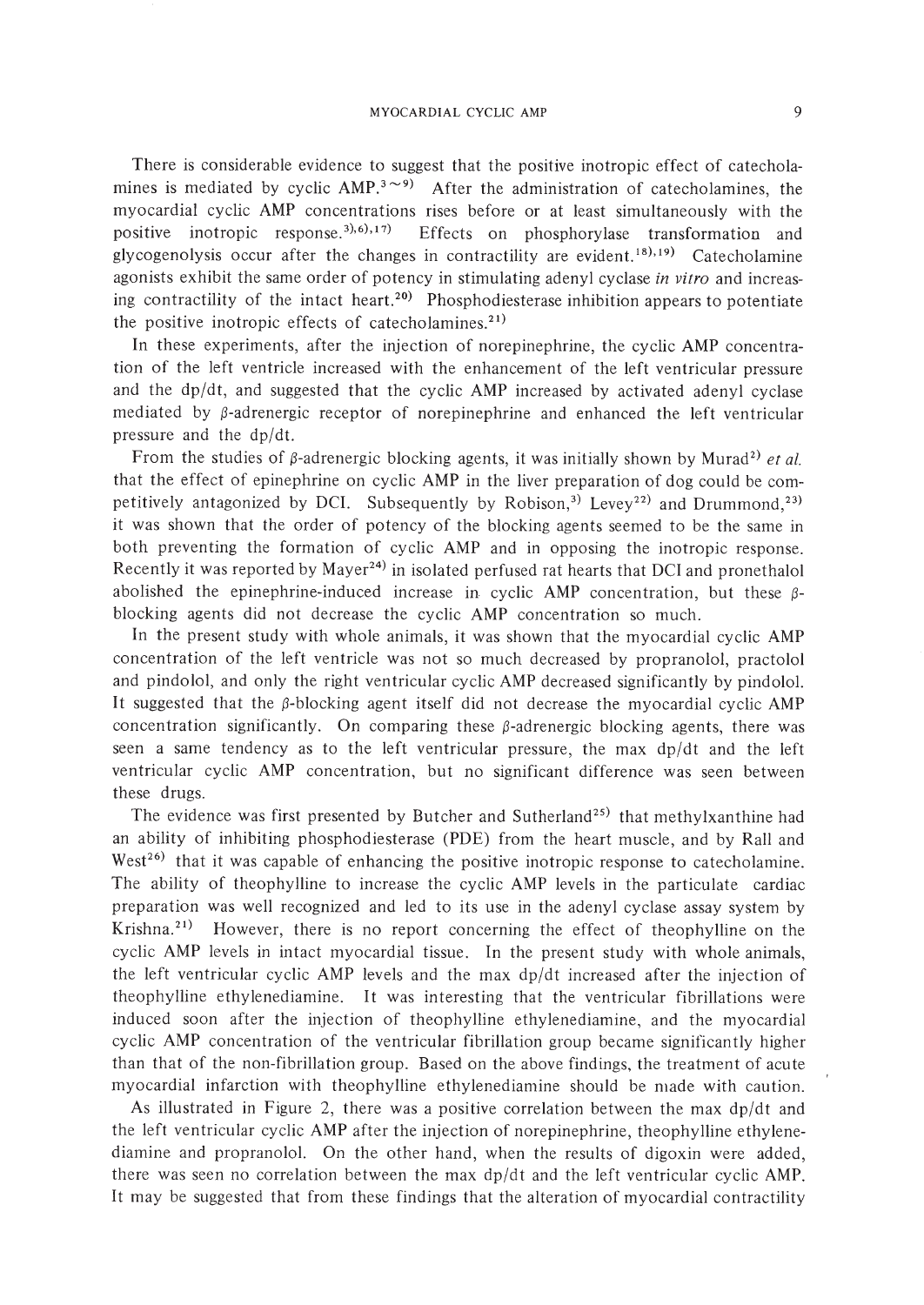by norepinephrine, theophylline ethylenediamine and propranolol is mediated through myocardial cyclic AMP, but the enhanced contractility by digoxin is not mediated through cyclic AMP. Furthermore, it was shown that digoxin enhanced the max dp/dt without the increase of cyclic AMP.

There have been many reports on the mechanism of coronary vasodilators, but little work to study the effect of these drugs on myocardial cyclic AMP and phosphodiesterase. Kukovetz et al.<sup>11)</sup> stated that papaverine and certain other smooth muscle relaxants were very potent inhibitors of phosphodiesterase (POE), particularly in coronary arterial tissue. The effect of papaverine on POE was dose dependent and preceded the onset of mechanical relaxation in the circular strips of the coronary arteries, suggesting that the relaxant effect of papaverine like drugs on the smooth muscle was due to their inhibitory action on POE, and mediated by accumulated cyclic AMP. Recent experiments<sup>27)</sup> with an isovolumic perfused heart preparation, when the heart rate was maintained constant, have shown that papaverine leads to a marked increase in myocardial cyclic AMP, as well as transformation of phosphorylase b to phosphorylase a, but no change in the myocardial contractility. In this experiment the left ventricular pressure and the max dp/dt were not determined.

In the present study, dipyridamole exhibited the strongest inhibition of POE activity. This result showed the same tendency as the report by Kukovetz et al.<sup>11)</sup> of the coronary artery. But a marked increase in the left ventricular cyclic AMP concentration *in vivo* could not be elucidated. This may be caused by the difference in experimental condition between the purified beef heart POE *in vitro* and the dog heart muscle *in vivo.* Theophylline ethylenediamine inhibited the POE activity *in vitro,* and as stated in above, increased the left ventricular cyclic AMP. Prenylamine inhibited the POE activity and increased the left ventricular cyclic AMP, as well as theophylline ethylenediamine. It suggested that the intracellular cyclic AMP increased by the inhibition of POE activity of theophylline ethylenediamine and prenylamine. It was reported by Nitz<sup>28)</sup> that carbochromen inhibited the decomposition of cyclic AMP by POE. This effect was proved on both an enzyme from snake venom and on a raw enzyme preparation from rat hearts. Moreover, carbochromen was able to compensate the activation of POE by imidazole. In the present experiments, carbochromen did not inhibit the POE activity, but increased the left ventricular cyclic AMP. Anderson<sup>29</sup> reported that the rabbit colon muscle is relaxed by papaverine and nitroglycerin, and was preceded by an increase of the cyclic AMP. Carbochromen and nitroglycerin increased the left ventricular cyclic AMP concentration but did not inhibit the POE activity. It was suggested that intracellular cyclic AMP do not increase by the inhibition of POE activity of carbochromen and nitroglycerin.

### SUMMARY

The concentration of cyclic AMP in the heart muscles of normal dogs and the effects of various drugs on myocardial cyclic AMP were investigated by radioimmunoassay. Further, studies were made on the effects of various coronary vasodilators on myocardial cyclic AMP in whole animal and phosphodiesterase (POE) activity *in vitro.*

1) The concentration of myocardial cyclic AMP was highest in the left ventricle  $(0.318 \pm$ 0.022 p mole/mg), in the right ventricle  $(0.204 \pm 0.024 \text{ p}$  mole/mg), in the left atrium  $(0.131 \pm 0.031 \text{ p}$  mole/mg) and lowest in the right atrium  $(0.094 \pm 0.025 \text{ p}$  mole/mg). 2) Norepinephrine significantly increased the left ventricular cyclic AMP concentration, the left ventricular pressure and the max dp/dt.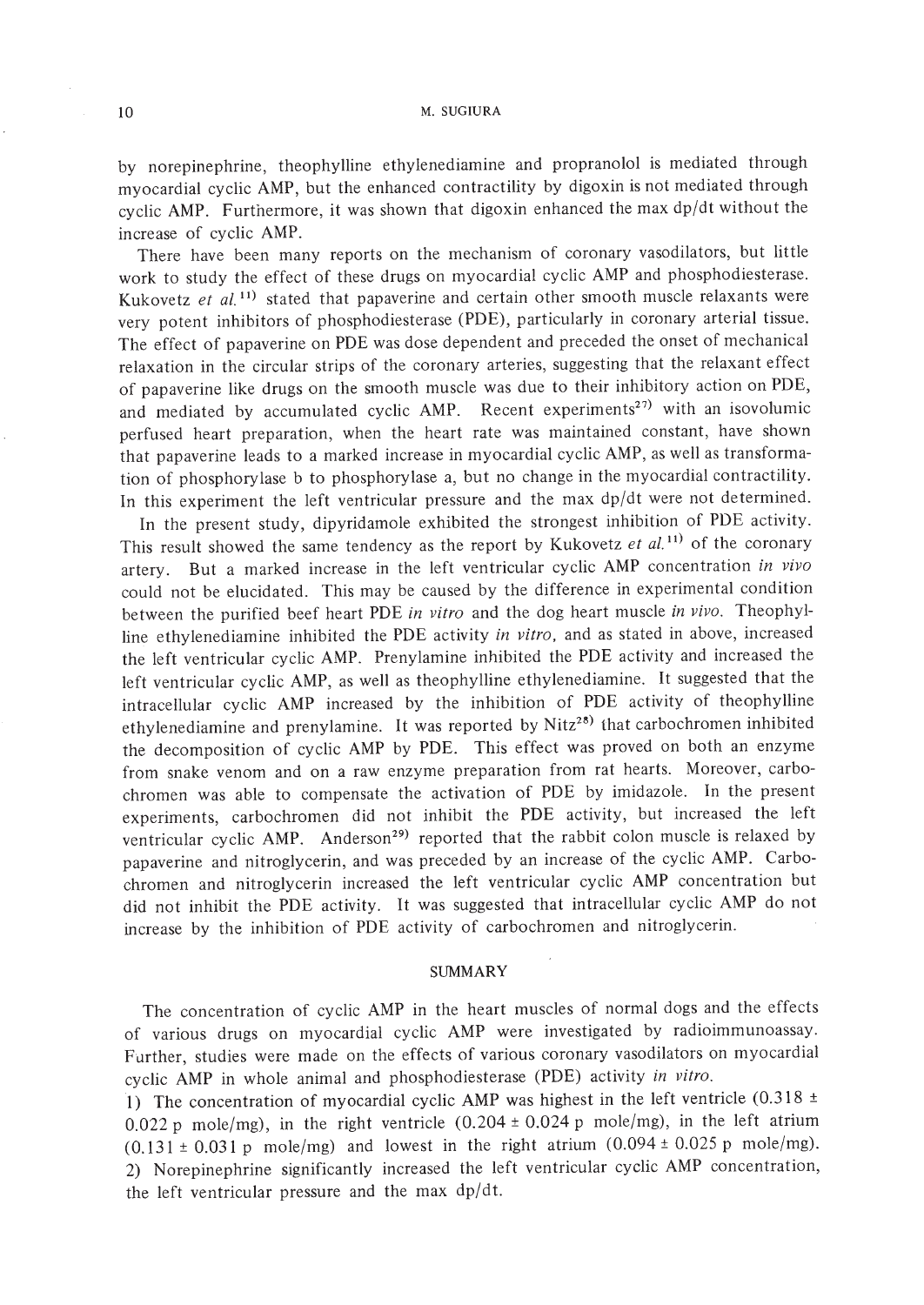3) Digoxin enhanced the left ventricular pressure and the max dp/dt, but increased the myocardial cyclic AMP without significance.

4)  $\beta$ -adrenergic blocking agents did not significantly decrease the myocardial cyclic AMP concentration and did not strongly reduce the left ventricular pressure and the max dp/dt. With propranolol, practolol and pindolol, there was seen the same tendency as regards the left ventricular cyclic AMP, the left ventricular pressure and the max dp/dt but there was seen no significant difference in the effects between these three drugs.

5) Theophylline ethylenediamine increased the left ventricular cyclic AMP and the max dp/dt. Out of 9 dogs, in 3 dogs ventricular fibrillation was induced immediately after the injection of theophylline ethylenediamine. The myocardial cyclic AMP concentration of the ventricular fibrillation group was significantly increased when compared with the non-ventricular fibrillation group.

6) Dipyridamole, prenylamine, carbochromen and nitroglycerin increased the myocardial cyclic AMP concentration.

7) Dipyridamole, theophylline ethylenediamine and prenylamine were competitive inhibitors of purified beef heart POE *in vitro.*

From these findings it may be concluded that norepinephrine, theophylline ethylenediamine and propranolol affect the max dp/dt by the mediation of cyclic AMP, but digoxin effects it by some other mechanism.

It was concluded that the increase of cyclic AMP concentration caused by various coronary vasodilators is due to the inhibition of POE activity, at least in cases of theophylline ethylenediamine, dipyridamole and prenylamine.

#### ACKNOWLEDGEMENT

The author expresses deep gratitude to Prof. T. Satake, Dr. N. Yamazaki and Dr. K. Ogawa for their kind guidance and revision of the manuscript.

Grateful appreciation is made to Dr. T. Okabayashi, Shionogi Research Laboratory, for technical guidance in the assay of cyclic AMP.

#### REFERENCES

- 1) Sutherland, E. W. and Rall, T. W.; Fractionation and characterization of a cyclic adenine ribonucleotide formed by tissue particles. J. *BioI. Chern.,* 232, I077, 1958.
- 2) Murad, F., Chi, Y. M., Rall, T. W. and Suthernald, E. W.; Adenyl cyclase III. Effect of catecholamine and choline esters on the formation of adenosine  $3'$ ,  $5'$ -phosphate by preparation from cardiac muscle and liver. J. *BioI. Chern.,* 237, 1233, 1962.
- 3) Robison, G. A., Butcher, R. W., Øye, I., Morgan, H. E. and Sutherland, E. W.; The effect of epinephrine on adenosine 3', 5'-phosphate levels in the isolated perfused rat heart. Mol. Pharmacol. 1, 168, 1965.
- 4) Robison, G. A., Butcher, R. W. and Sutherland, E. W.; Adenyl cyclase as an adrenergic receptor. *Ann. N. Y. Acad. Sci.,* 139,703,1967.
- 5) Øye, I., Butcher, R. W. and Morgan, H. E.; Epinephrine and cyclic 3', 5' AMP levels in working rat hearts. *Fed.* Proc., 23, 562, 1964.
- 6) Drummond, G. I., Duncan, L. and Hertzman, H.; Effect of epinephrine on phosphorylase b activity in perfused rat hearts. J. *BioI. Chern.,* 241,5899, 1966.
- 7) Cheung, W. Y. and Williamson, J. R.; Kinetics of cyclic adenosine monophosphate changes in rat heart following epinephrine administration. *Nature (London)*, 207, 979, 1965.
- 8) Namm, D. H. and Mayer, S. E.; Effects of epinephrine on cardiac cyclic 3', 5'-AMP, phosphorylase kinase, and phosphorylase. Mol. Pharmacol., 4, 61, 1968.